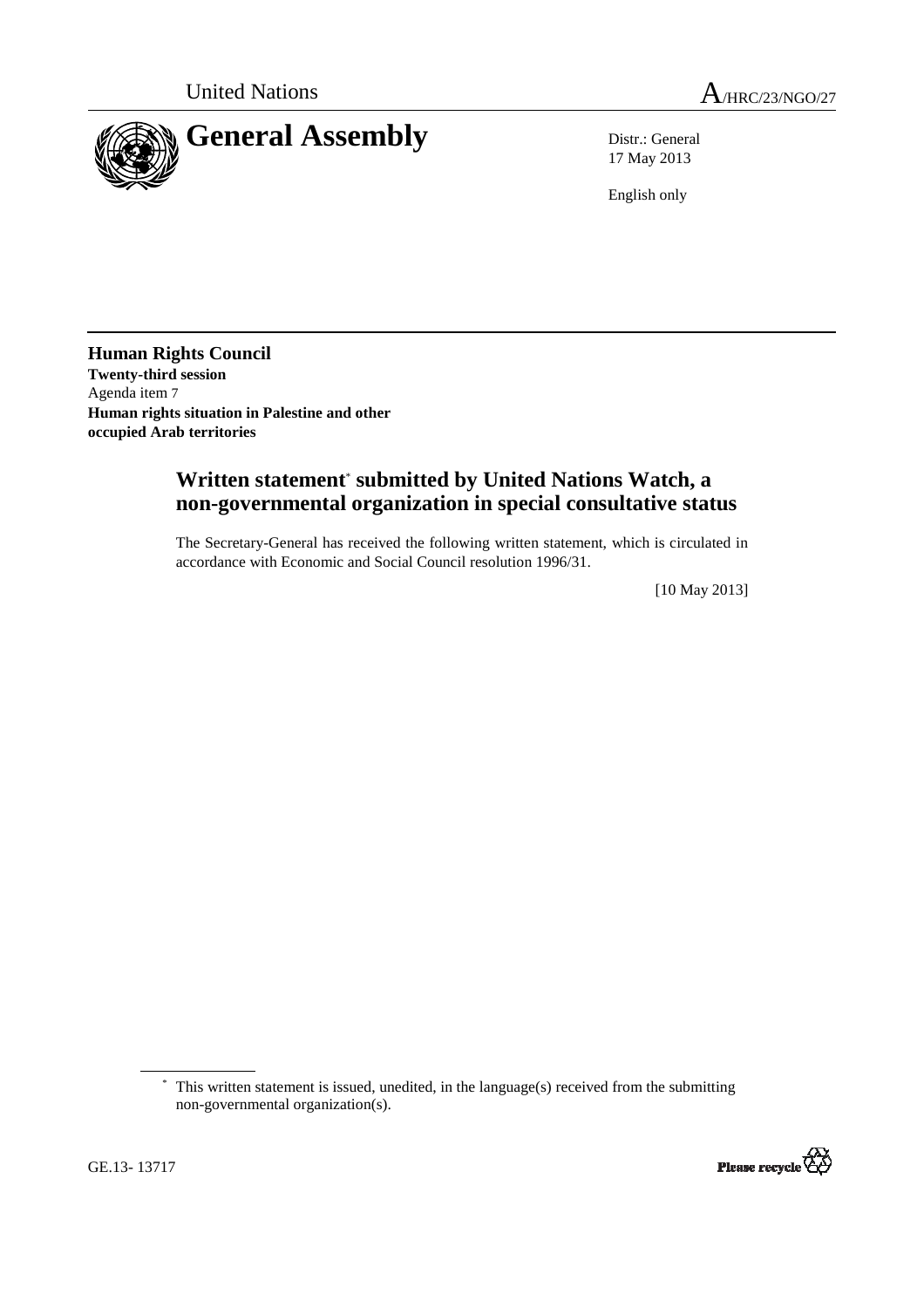## **Implementing the conclusions of the Secretary-General and Member States concerning Special Rapporteur Richard Falk**

Guided by the Charter of the United Nations, the Universal Declaration of Human Rights, the International Covenants on Human Rights and other relevant instruments,

Recalling Human Rights Council resolutions 5/1, on the institution-building of the Council, and 5/2, on the code of conduct for special procedures mandate holders of the Council, of 18 June 2007, and stressing that mandate holders are to discharge their duties in accordance with those resolutions and the annexes thereto,

Reaffirming the Council's power to create and terminate special procedure mandates, and to appoint and remove mandate-holders,

Recalling that the Council and its predecessor have previously terminated mandates on Belarus, Cuba, the Democratic Republic of Congo, Iran, Liberia, and other countries,

Expressing grave concern at the conduct of Mr. Richard Falk, Special Rapporteur on the situation of human rights in the Palestinian territories, which harms the credibility of the United Nations, the Human Rights Council, and its independent experts,

Condemning the outrageous comments by Mr. Falk that sought to blame the 15 April 2013 Boston terrorist attack, which left 4 dead and 300 wounded, on "the American global domination project" and "Tel Aviv,"

Reaffirming the 24 April 2013 rejection of Mr. Falk's comments by the Secretary-General of the United Nations, and his caution that such comments "undermine the credibility and the work of the United Nations,"

Reaffirming also the 23 April 2013 condemnation of Mr. Falk expressed by U.S. Ambassador Susan Rice, who said that "someone who spews such vitriol has no place at the UN," and noted the "absurdity" of Mr. Falk's continued service,

Endorsing the 24 April 2013 statement by the British Mission to the United Nations condemning Mr. Falk's "antisemitic" remarks, and highlighting it was the third time they had to do so,

Expressing its appreciation for the 24 April 2013 statement by Canadian Foreign Minister John Baird that condemned Mr. Falk's "mean-spirited, anti-Semitic rhetoric," and noted that "the United Nations should be ashamed to even be associated with such an individual,"

Reaffirming the additional April 2013 condemnations of Mr. Falk by numerous members of the U.S. Congress, Democrats and Republicans, including Rep. Mike Kelly, Senator Robert Menendez, Chairman of the Senate Foreign Relations Committee, Rep. Doug Lamborn, Rep. Eliot Engel and Rep. Trent Franks,

Congratulating the non-governmental organization Human Rights Watch for expelling Mr. Falk in December 2012, following the United Nations Watch complaint about his ethical breaches,

Recalling that Mr. Falk is so extreme in his support for the Hamas terrorist organization that even the Palestinian Authority has sought to remove him, on grounds that he is a "partisan of Hamas,"

Recalling also that Falk recently published an article seeking to downplay, reinterpret and justify the latest call by Hamas leader Khaled Mashaal to destroy Israel, a Member State of the United Nations,